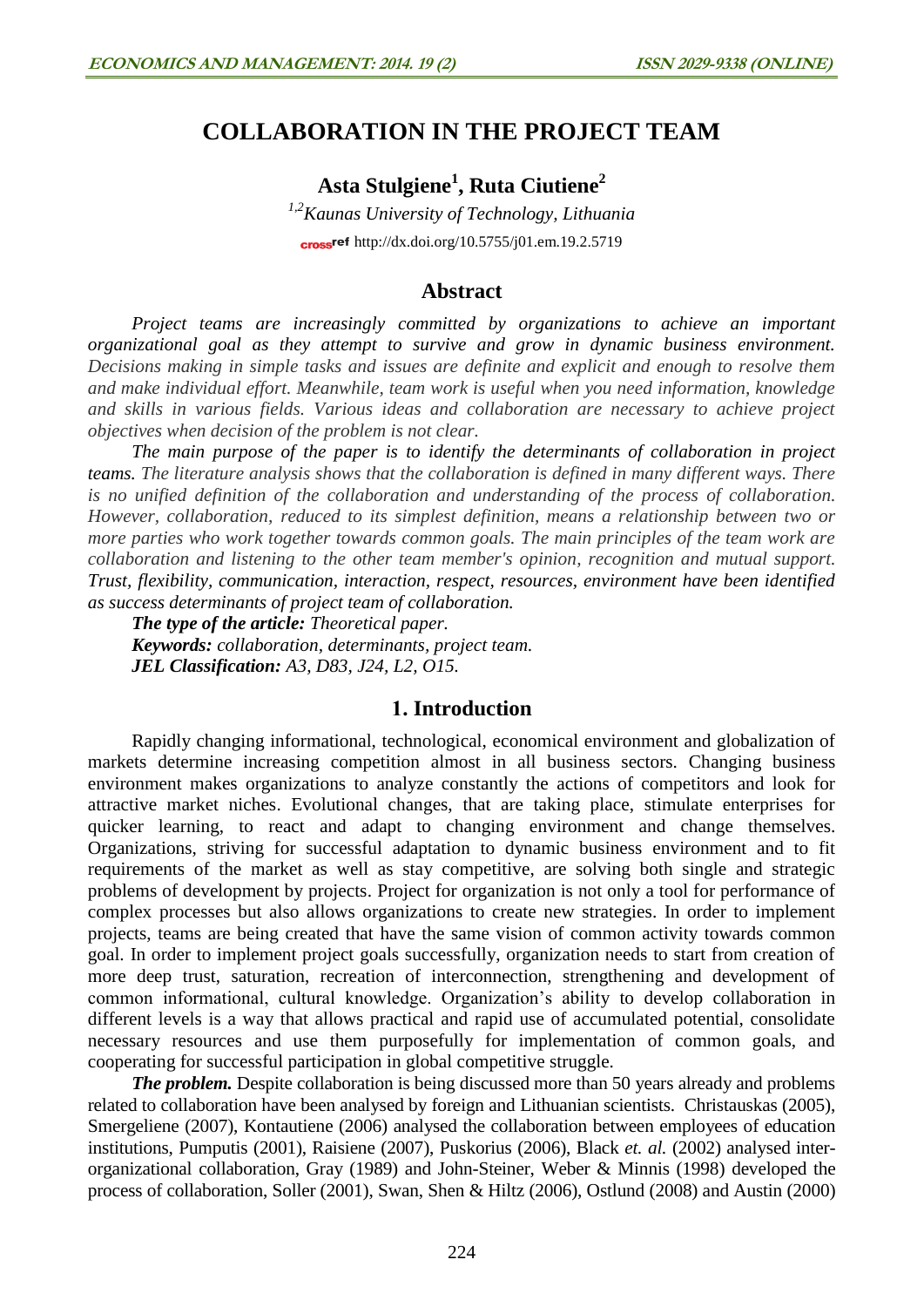revealed learning contexts of collaboration, Montiel-Overall (2005) proposed models that can guide the development of collaboration. The literature analysis shows that the concept of collaboration can be developed in *the process* (Gray, 1989; Friend & Cook, 1992; Jenni & Mauriel, 2004; Vygotsky, 1978; Schrage, 1990; Lieberman, 1986; John-Steiner, Weber & Minnis, 1998; Wood & Gray, 1991; Million & Vare, 1997; *et al.*), or in the *relations context* in the organization (Inger, 1993; Crow, 1998; Friend & Cook, 2000; Montiel-Overall, 2005; Drucker, 1999; Senge, 1990; Bruffee, 1999; Henneman *et al.*, 1995; Dipardo, 1997; Black *et al.*, 2002; *et al.*). However, there is a lack of unified definition of collaboration and understanding of collaboration process as well as determinants of collaboration in the project-based organization has been poorly investigated up to now.

The main purpose of the paper is to identify the determinants of collaboration in project teams.

Theoretical findings of collaboration are based on systematic and comparative analysis of the scientific literature.

# **2. Development of the Theoretical Background**

Before the development of the elements of collaboration and interest within the project team, it is important to introduce theoretical aspects of the literature. In this part the review of collaboration philosophy is presented and its applicability to project team is based.

#### **The Philosophy of Collaboration**

The concept of the collaboration, as many of scientists define, is a relationship between two or more parties who work together towards common goals. It is similar to team work. However collaboration is much more than working together, it is a philosophy. There are very different definitions of collaboration in the scientific literature. The concepts of collaboration are presented in Table 1.

| <b>Author</b>              | <b>Concept of Collaboration</b>                                                            |
|----------------------------|--------------------------------------------------------------------------------------------|
| Kukulska-Hulme, 2004       | Collaboration is a "philosophy of interaction", which has the main assumption in           |
|                            | formation of consensus. Collaboration creates a shared meaning about processes,            |
|                            | products or even events. There is nothing routine about it. Something is there that was    |
|                            | not there before.                                                                          |
| Mattessich & Monsey,       | Collaboration is a mutual benefit and well defined interrelationship entered into by two   |
| 1992                       | or more organizations to achieve common goals                                              |
| John-Steiner, Weber &      | Collaboration is a commitment to shared resources, power and talent: no individual's       |
| <b>Minnis</b> , 1998       | point of view dominates, but in decision making the influence depends on all group and     |
|                            | work product reflects combination of contribution of all members and that base of          |
|                            | collaboration constitutes of complementary areas of competencies.                          |
| D'Amor & et. al., 2003     | Collaboration in structuring of collective action is based on sharing of information and   |
|                            | common decision making.                                                                    |
| Gray, 1989                 | Collaboration is a process during which parties envisage different aspects of the          |
|                            | problem, can constructively examine their differences and search for decisions by          |
|                            | trespassing own limited vision.                                                            |
| Schrage, 1990              | Collaboration is a process of shared creation: two or more persons with complementary      |
|                            | skills and abilities interacting to create a shared understanding that none had previously |
|                            | possessed working individually.                                                            |
| Bruce & Riketts, 2008      | Collaboration is a social process the success of which depends on effectiveness,           |
|                            | efficiency and satisfaction in final result of process participants, and lack of           |
|                            | communication knowledge and absence of motivation may become an interference.              |
| Dettmer et. al., 1999      | The base of collaboration constitutes of communication (contact), cooperation,             |
|                            | coordination.                                                                              |
| Tereseviciene &            | Collaboration is cooperation in striving for common goal, a social link of people, which   |
| Gedviliene, 1999           | appears while working together.                                                            |
| Heide, 1994; Lawrence      | Collaboration is like cooperation, inter-organizational relationship, when there is a      |
| et al., 1999; Phillips, et | constant negotiation in communication process and this is related neither to market nor    |
| al., 2000                  | to mechanism of hierarchical control.                                                      |

#### **Table 1.** Concepts of Collaboration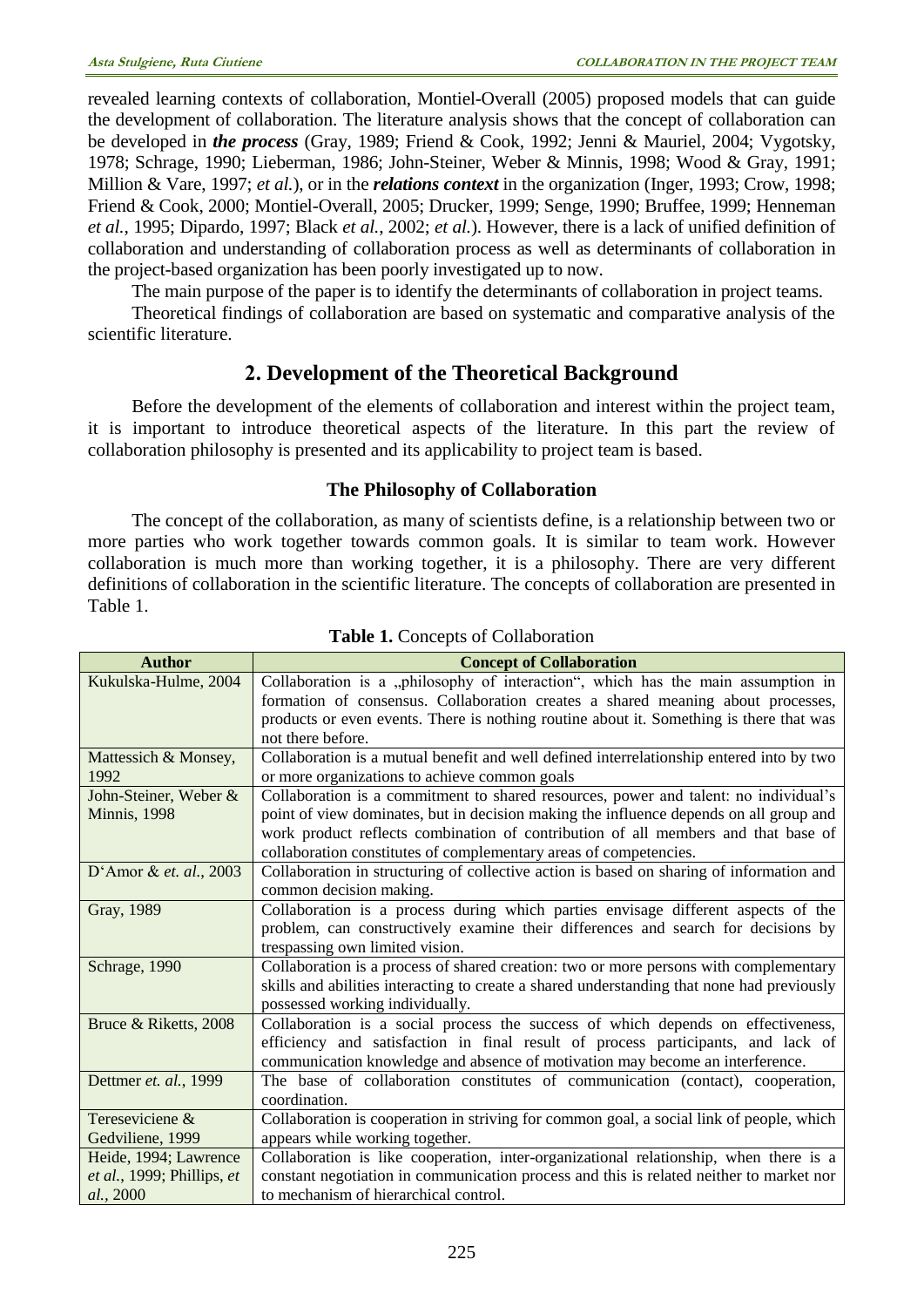Collaboration concept analysis shows that many authors (Gray, 1989; Schrage, 1990; Bruce & Riketts, 2008; *et al.*) are talking about collaboration as process. However, it is stated that this process is complex enough and hardly achievable.

Collaboration process consists of four stages: *negotiating environment, environment of interests, implementation and evaluation of the result.* Characterization of common problem, finding of consensus on solutions to common problems, identification of parts interested and creation of theirs groups, acknowledgement of legitimacy of other participants and election of the member liable for invitation of all parties for general meeting are the main issues in the stage of *negotiating environment*. A stage of *environment of interests* is focused on identification of different parts' interests and ascertaining if and how these interests will differ from others. During this stage it is very important to create the main rules, set an agenda of meeting, present common information and facts, establish strategy and determine the results expected, create business plan and foresee the resources.

During the stage of *implementation*, parts interested communicate, a structure of implementation of collaboration is being determined, and agreements are being controlled and guaranteed. The results of collaboration are being analyzed and evaluated during the last stage of the process.

Beyond the process, collaboration reveals a relationship concept as well. In organization that chooses to develop a collaboration strategy, every member of organization has to be able to feel collaboration duty.

The existing collaboration literature highlights various factors of collaboration based on relationships in organization. The most important factors of collaboration based on relationships are trust (Montiel-Overall, 2005); reciprocity (Crow, 1998); congeniality (Inger, 1993); interaction between coequal parties (Friend & Cook 2000; Montiel-Overall, 2005); information sharing, shared vision (Drucker, 1999; Senge, 1990; Bruffee, 1999; Vygotsky, 1978; John-Steiner, Weber & Minnis, 1998; Black *et al.*, 2002); joint construction of knowledge (Million & Vare, 1997); complementarity of skills, efforts and roles (John-Steiner, Weber & Minnis, 1998); teaming, (Katenbach & Smith, 2001); creating new value together (Kanter, 1996).

In scientific literature, one more problem was noticed that is related to definition of collaboration. In scientific literature the term of collaboration often is confounded with other terms describing organizational relationship such as corporation, coordination or even up with communication. Atkinson & Kensler (2004), Brown & Keast (2003) also highlight that in many cases "collaboration" is used intuitively, often alternately with other terms as coordination, cooperation, communication, partnership and so on. The concepts of collaboration are presented in Table 1. Every term describing organizational relationship has individual characteristics determining specific results and different interpretations of concepts may have unacceptable consequences (D'Amor *et al*., 2004; Brown & Keast, 2003).

| <b>Organizational</b><br>relationship | <b>Attribute</b>                                                        |
|---------------------------------------|-------------------------------------------------------------------------|
| <b>Collaboration</b>                  | very high trust level;<br>$\bullet$                                     |
|                                       | thorough sharing of resources, risk, responsibility and reward;         |
|                                       | formal relationship;<br>٠                                               |
|                                       | extensive time commitment.                                              |
| <b>Cooperation</b>                    | high trust level;<br>٠                                                  |
|                                       | average extent of mutual sharing of resources, partial sharing of risk, |
|                                       | responsibility and reward;                                              |
|                                       | formal and informal relationships;<br>$\bullet$                         |
|                                       | substantial time commitment.                                            |
| <b>Coordination</b>                   | average trust level;                                                    |
|                                       | none or minimal need for mutual sharing of resources;                   |
|                                       | formal relationships;                                                   |
|                                       | moderate time commitment.                                               |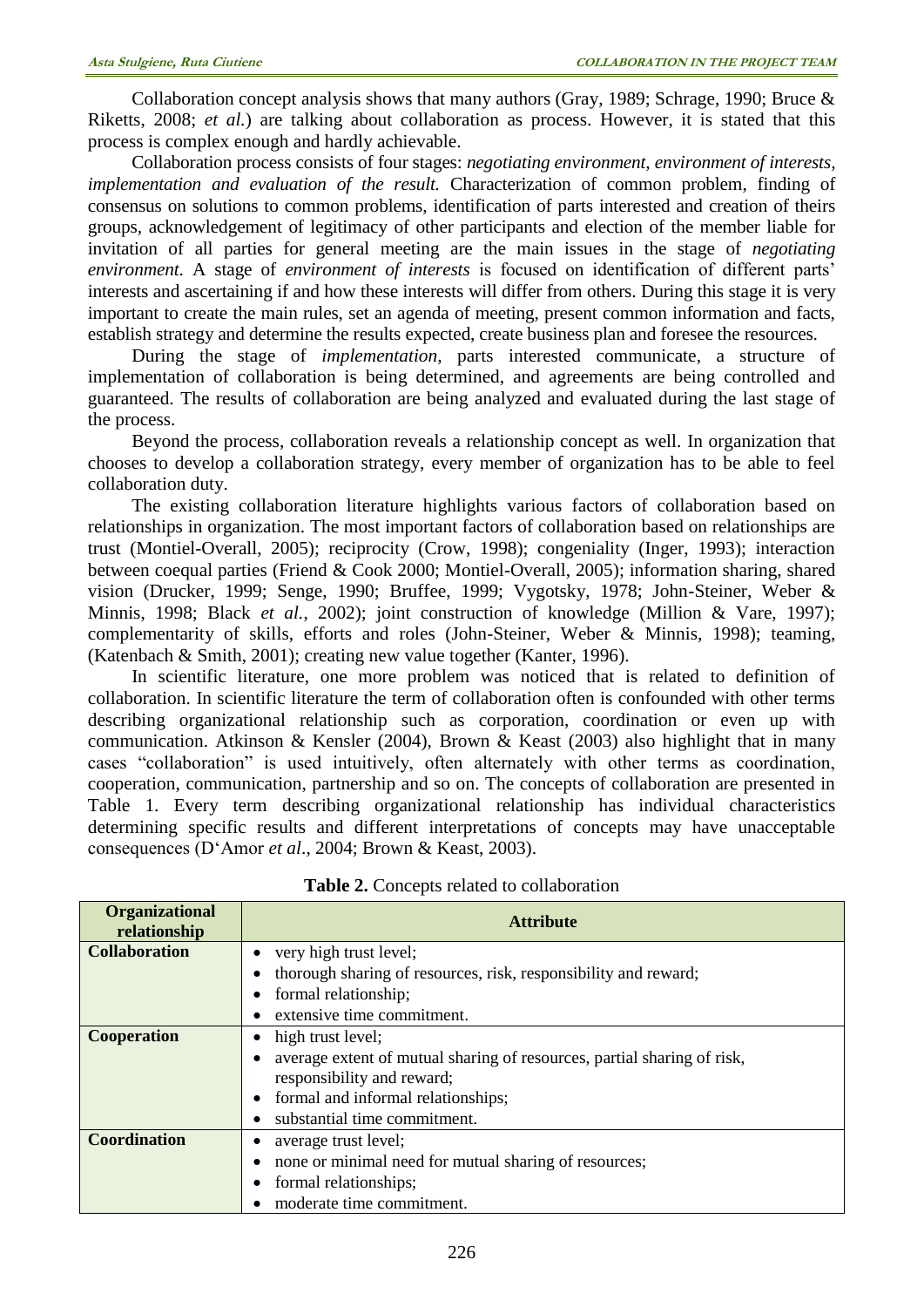| <b>Communication</b> | • high trust level,                                                            |
|----------------------|--------------------------------------------------------------------------------|
|                      | • no necessity for mutual sharing of resources;                                |
|                      | • informal relationship;                                                       |
|                      | minimal time commitment.                                                       |
| <b>Partnership</b>   | $\bullet$ low risk;                                                            |
|                      | • defined but biased sharing of roles and responsibility, limited commitments, |
|                      | limited investment (use) of resources to support participants                  |
|                      | formal relationship                                                            |

Table 2 presents distinctive features of the concepts related to collaboration which allow defining every organizational relationship separately. Collaboration is clearly distinguishing from other terms describing organizational relationship. The analysis of concepts related to collaboration allows to identify three core features: very high trust, thorough sharing of resources and extensive time.

#### **Project Team**

The organizations, striving to be competitive, to work efficiently in conditions of constant development as well as to implement changes in the organization and to tackle arising problems, are supported by projects that are realized by teams. Teams are the groups of employees working towards a common goal. A team is defined as "an interdependent collection of individuals who work together towards a common goal and who share responsibility for specific outcomes of their organizations" (Sundstrom, DeMeuse & Futrell, 1990). Project team is a team responsible for the project activities from planning to execution of the project, whose members usually belong to different functions and are assigned to activities for the same project. For the most part, project team tasks are non-repetitive in nature and involve considerable application of knowledge, judgment and expertise, as project is a temporary activity to produce a new product or service. Human resources of the organization, which implements more than one project, are devoted from one project to another successively or simultaneously. This forces to coordinate supply and demand of employees and adapt resources available for the best use at the same time (Stulgiene & Ciutiene, 2012). Therefore most project teams require involvement from more than one department. Project teams can be classified as cross functional team. Therefore, there is required a collaboration not only between project teams but also in the entire organization. Because project teams need to have the right combination of skills, abilities and personality types to achieve project goals, collaboration is needed, as collaboration gives possibility to thorough sharing of information, knowledge experience, tackling problems and search for common decision of problems, help each other. Every member of the team has to understand that working together towards a common goal by connecting intellectual strength, an efficient way of interaction to transfer *"know how*" between team members is a base to contribute the finish of successful project.

Organizations striving for collaboration have to take into account the main elements of collaboration that determine not only the success of the project team but the success of entire organization as well.

## **3. Results**

#### **Determinants of Project Team of Collaboration**

The section two provided literature review on variety of perspectives about collaboration. This section discusses aforementioned issues in order to identify determinant of collaboration.

In the scientific literature, many characteristics describing collaboration could be found. Performed analysis of collaboration concept revealed that the main characteristics describing collaboration that have been identified as success determinants of project team of collaboration are trust, communication, environment and resources. The determinants of collaboration are presented in Figure 1.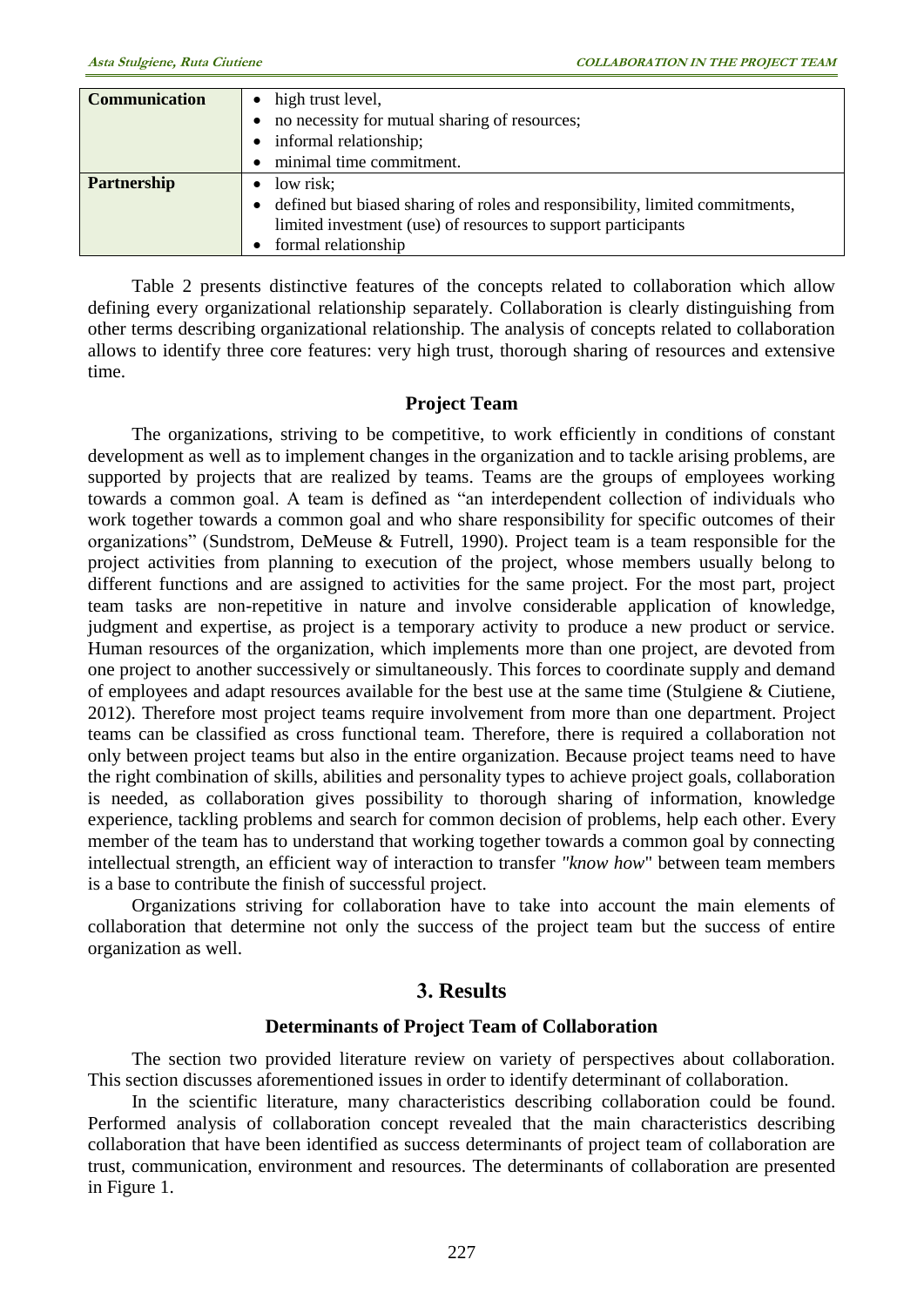

**Figure 1**. Determinants of collaboration

When thinking appears in collaboration, it is related together with strong trust and is based on fairness and integrity of associates. The researches performed in the area of collaboration (Black *et. al.*, 2002) revealed that trust plays the main role for knowledge and efficiency of information sharing in organizational relationship and organization's learning. Dipardo (1997) studied how trust influences successful collaboration teams and ascertained that team members need time to investigate each other's thinking in order to determine sort of trust that will allow ascertaining of contention possibility. Many authors acknowledge trust as the most meaningful element of collaboration.

Trust in a broad sense is described as belief when the person to whom there was an agreement will perform his/her duty as promised (da Costa, 1995). Others envisage that the trust is developing during the particular time as well as individual who learns how to create relationship without trespassing ethical boundaries ("an ethic of caring") (Noddings, 1992), mutual respect and completion of work promised by participants of a collaborative endeavour. Trust is one of the fundamental ingredients of any successful relationship. Trust is especially important in high-risk projects that could affect the very survival of organization. Leadership, which can come from any team member, plays an important role in facilitating trust, mutual respect and understanding of the project goals. Without trust, project team can find itself spending all their time battling one another rather than getting work done.

The collaboration is one of key factors of the project success. Project will be at a risk due to poor communication of project team. Lack of critical information, misinterpretation of information and unclear orders are the main reasons of poor communication. Lack of communication creates situations where project errors can occur. These errors have the potential to cause serious reasons for project failure. However, effective communication among team members is crucial to successful collaboration in project (Abramson & Mizrahi, 1996; Fagin, 1992). Effective communication within project teams can improve trust and confidence between team members. Communication is the main value of organization both inside and outside, and creates a possibility to work together. By the means of communication all interested persons, who are familiar with project requirements and project development, are involved in project management, and these communication channels have to be open during all the phases of the project lifecycle. Obviously, that project teams often have a different type of membership. For decision-making tasks, diversity in group or team membership – both inherent (age, ethnicity, gender, etc.) and role-related (occupation, status) – increases the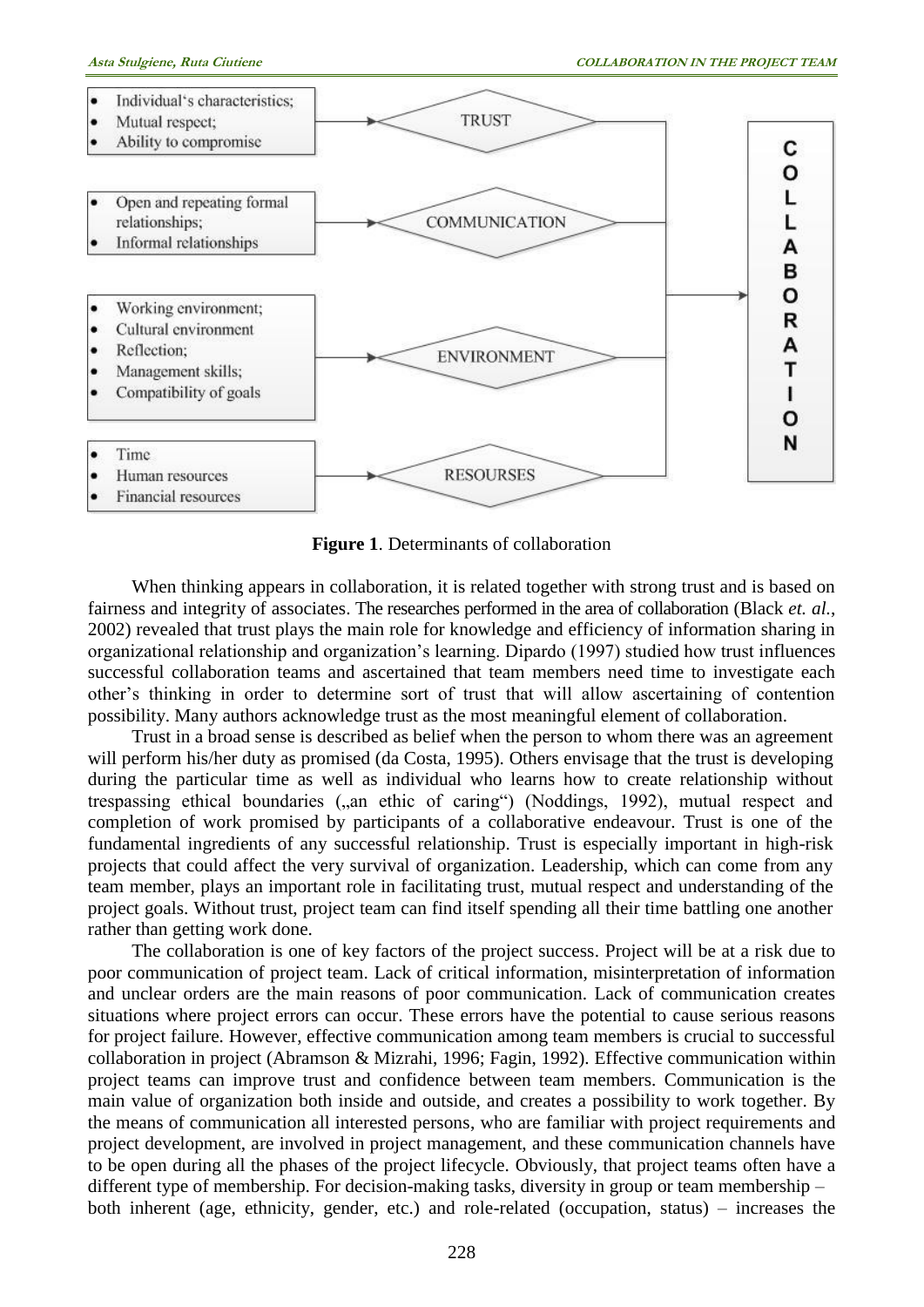number of solutions offered and alternatives considered in meetings (Maznevski, 1994). Team meetings are a critical aspect of project team functioning, and effective communication between all members is needed, but often lacking (Cooley, 1994; Gage, 1998). However, when there is clear communication and relationship between project team members and parts interested, then harmony will be secured in the practice of project management. Communication of project team can be performed in following ways: one-to-many; one-to-one; many-to-one; written and formal; written and informal; oral and formal; oral and informal; nonverbal gestures (Badiru, 2007).

Efficient communication of the team is one of the means to reach project's success because inefficient communication determines misunderstandings, destructive conflicts, complaints and low working efficiency.

The literature review shows that effective teams are characterized by common purpose and intent, trust, respect, and collaboration. Team members value familiarity over formality and watch out for each other to make sure mistakes are not made. Project teams that do not trust, respect, share knowledge and collaborate with one another are more likely to make a mistake that could negatively impact the success of project. Success of activity of project team and entire organization also depends on both internal environment, i.e. technology, structure, culture and associates, and external environment, i.e. energy, raw materials, suppliers, economical, political and other environment. In particular period project team needs qualitatively new attitude and new endeavours. Then collaboration oriented towards sharing of resources becomes useful (Mattessich & Monsey, 1992). When the team acquires some experience and knowledge (Hamel *et al.*, 1989), it needs to adapt that knowledge in own activity, but it might be lacking some resources as technical infrastructure, particular competencies, financial resources. Thus, collaboration and team work are creating the environment where the conditions for prosperity of team knowledge and skills of every team member are created. In accordance with Jensen (1999), reflection is created by different opinions, attitudes and different methods to solve problems. There is a sharing of resources also. Every member has to understand that formation of team spirit and learning to work together is a condition necessary to finish the project. Project leader has to stimulate collaboration, help team to understand that project is not responsibility of one person's, and give a possibility to every team member to contribute successful finishing of the project by collaboration. Otherwise, when groups of individuals are lacking skills of team work or collaboration, thinking stagnates and limits possibilities and ideas of decisions.

It is important to point out that fostering a team collaboration environment may have hurdles to overcome: additional time; perceived loss of autonomy; lack of confidence or trust in decisions of others; clashing perceptions; territorialism; and lack of awareness of one provider of the education, knowledge, and skills held by colleagues from other disciplines and professions (Catlett, Halper, 1992). However, most of these hurdles can overcome with an open attitude and feelings of mutual respect and trust (Flin, Fletcher, McGeorge *et al.*, 2003).

#### **4. Discussion**

Performed analysis of the scientific literature revealed that there is no one definition that could describe collaboration, however in the scientific studies, collaboration by its nature is connecting organizations because of common activity and interchange of information and resources. Collaboration includes not only work of project team, but all members of the organization have to be involved into collaboration. Despite collaboration is the activity that requires a lot of endeavours and organizational resources, however organizations by invoking collaboration as essential strategy of successful activity will create a synergy, additional value of interaction, there will be increased informational availability, minimized lack of organizational knowledge or information, revealed interrelationship between organization's subdivisions, use of available human and financial resources will be more optimal, positive image of the organization will be created.

Having performed theoretical review of collaboration concept, the authors of the article suggest treating the collaboration as "interaction philosophy" that includes different levels that are acting in collaboration – individual, team, organization and created relationship based on equal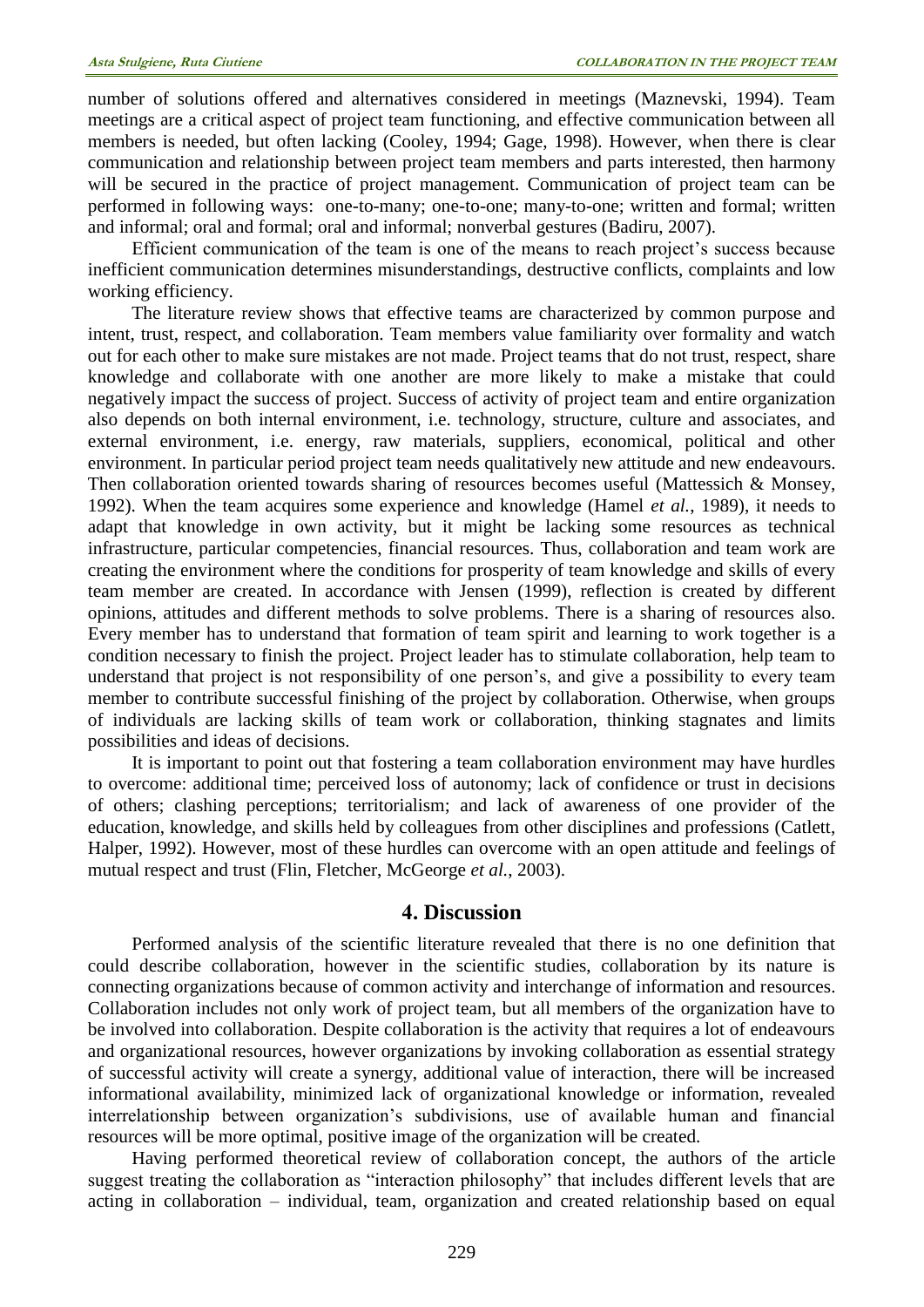rights in striving for common goal. Organizations striving for collaboration must take into account the main elements of collaboration that determine not only the success of the project team, but the success of entire organization as well. The main factors of collaboration that could be helpful for successful activity are very high trust level, open communication, environment in which the collaboration is being developed and thorough sharing of the resources.

#### **References**

- Abramson, J. S. & Mizrahi, T. (1996). When social workers and physicians collaborate: Positive and negatyve interdisciplinary experiences. *Social Work, 41, 270-281.*
- Atkinson, J. *&* Kensler, E. (2004). Help is at hand: Reviewing and developing Welsh Academic Library Collaboration. *New Review of Academic Librarianship, 10(2), 105-117.* <http://dx.doi.org/10.1080/13614530500143703>
- Austin, J. E. (2000). The collaboration challenge: How nonprofits and businesses succeed through strategic alliances. *San Francisco: Jossey-Bass.*
- Badiru, A. (2007). Communication, Cooperation, and Coordination Model for Process Improvement of C2 Projects. *12th ICCRTS Conference, Newport, IR.*
- Black, L. J., Cresswell, A. M., Pardo, T. A., Thompson, F., Canestraro, D. S., Cook, M., Luna, L. F., Martinez, I. J., Anderson, D. F. & Richardson, G. P. (2002). A dynamic theory of collaboration: As structural approach to facilitating intergovernmental use of informatikon technology. *Proceedings of the 36th Hawaii International Conference on System Sciences (HICSS), Hawaii. IEEE Computer Society.*
- Brown, K. & Keast, R. (2003). Citizen-Government Engagement: Community Connection through Networked Arrangements. *Asian Journal of Public Administration, 25(1), 107-131.*
- Bruce, J. A. & Ricketts, K. G. (2008). Where's All the Teamwork Gone? A Qualitative Analysis of Cooperation between Members of Two Interdisciplinary Teams. *Journal of Leadership Education, 7(1), 65-76*. <http://dx.doi.org/10.12806/V7/I1/RF3>
- Bruffee, K. (1999). Collaborative learning: Higher education, interdependence, and the authority of knowledge. *2nd ed. Baltimore. Md.: Johns Hopkins Univ. Pr.*
- Catlett, C, Halper, A. (1992). Team approaches: working together to improve quality. *In: Frattalie C, ed. Quality improvement digest. Rockville, MD: American Speech-Language-Hearing Association.*
- Christauskas, J. (2005). Mokytojų bendradarbiavimo ir komandinio darbo kompetencijų tyrimas. *Mokytojų ugdymas, 5, 40–44.*
- Cooley, E. (1994). Training an interdisciplinary team in communication and decision-making skills. *Small Group Research, 25, 5-25.* <http://dx.doi.org/10.1177/1046496494251002>
- Crow, G. M. (1998). Implications for leadership in collaborative schools. In *Restructuring schools for collaboration.* Ed. Diane Pounder. New York: State Univ. of New York Pr.
- D'Amour, D., Beaulieu, M. D., San Martin Rodriguez, L. & Ferrada Videla, M. (2004). Key Elements of Collaborative Practice and Frameworks: Conceptual Basis for Interdisciplinary Practice. *In Interdisciplinary Education of Collaborative, Patient-Centered Practice: Research And Findings Report. Ottawa, ON: Health Canada.*
- Da Costa, J. L. (1995). Teacher collaboration: The roles of trust and respect. Paper presented at the Annual *Meeting of the American Educational Research Association in San Francisco San Francisco, Calif.*
- Dettmer, P., Dyck, N. & Thurston, L. P. (1999). Consultation, collaboration, and teamwork for students with special needs. *Boston: Allyn & Bacon.*
- DiPardo, A. (1997). Of war, doom, and laughter: Images of collaboration in the publicschool workplace. *Teacher Education Quarterly, 24(1), 89–104.*
- Drucker, P. F. (1999). The new pluralism. *Leader to Leader, 14.* <http://dx.doi.org/10.1002/ltl.40619991405>
- Fagin, C. M. (1992). Collaboration between nurses and physicians: No longer a choice. *Academic Medicine, 67, 295-303.* <http://dx.doi.org/10.1097/00001888-199205000-00002>
- Flin, R, Fletcher, G., McGeorge, P. *et al.* (2003). Anaesthetists' attitudes to teamwork and safety. *Anaesthesia; 58(3):233-42.* <http://dx.doi.org/10.1046/j.1365-2044.2003.03039.x>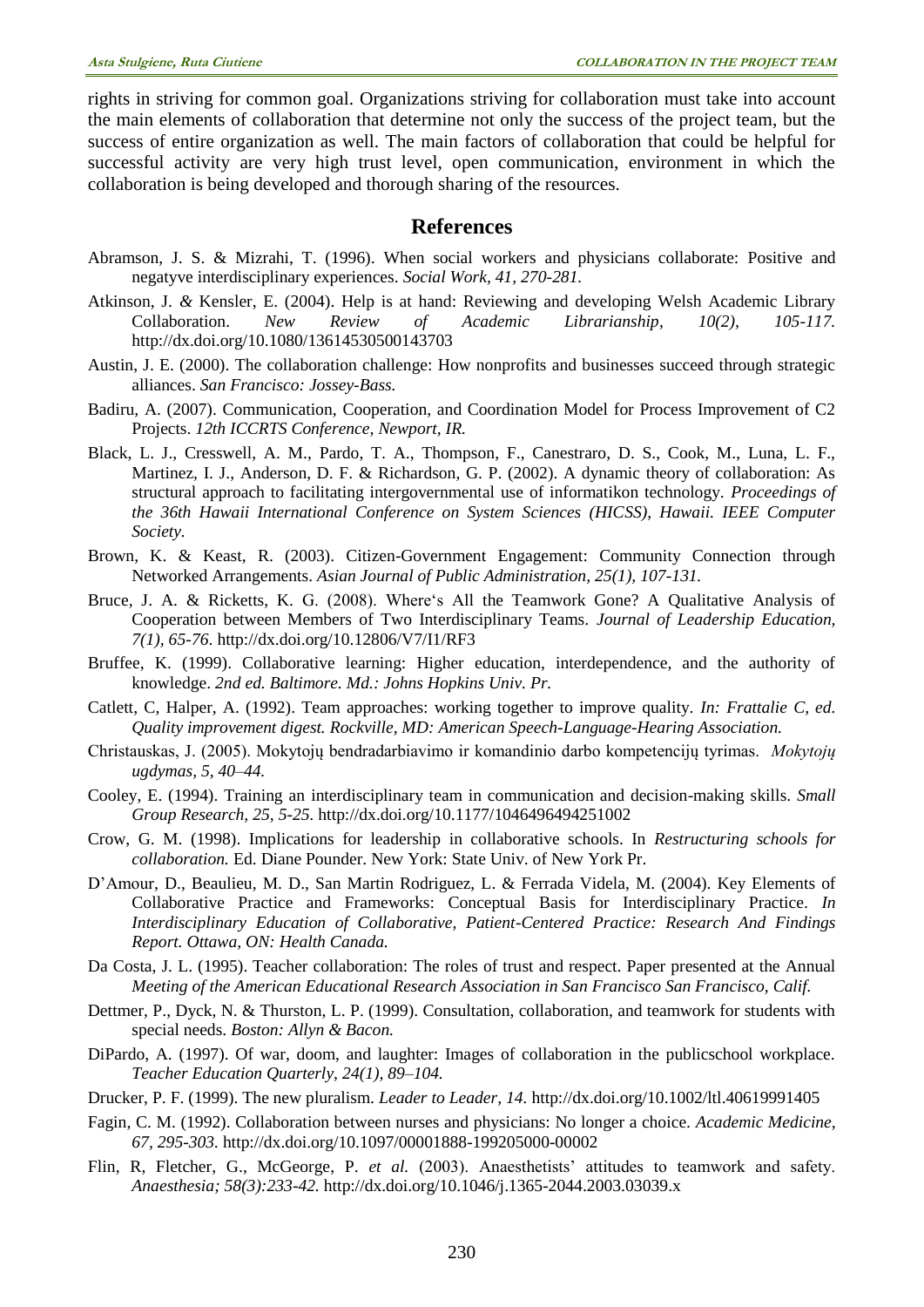- Friend, M. & Cook, L. (2000). Interactions: Collaborative skills for school professionals*. 3rd ed. New York: Addison Wesley Longman.*
- Gage, M. (1998). From independence to interdependence: Creating synergistic healthcare teams. *Journal of Nursing Administration, 28(4), 17-26.* <http://dx.doi.org/10.1097/00005110-199804000-00006>
- Gray, B. (1989). Collaborating: Finding common ground for multiparty problems. *1st ed. San Francisco: Jossey-Bass.*
- Hamel, G., Doz, Y L. & Prahalad, G. K. (1989). Collaborate with your competitors and win. *Harvard Business Review, 67(1), 133-9.*
- Heide, J. (1994). Interorganizational governance in marketing channels. *Journal of Marketing, 58(1), 71-85.* <http://dx.doi.org/10.2307/1252252>
- Henneman, E. A., Lee, J. L. & Cohen, J. I. (1995). Collaboration: concept analysis. *Journal of Advanced Nursing, (21),103-109.* <http://dx.doi.org/10.1046/j.1365-2648.1995.21010103.x>
- Inger, M. (1993). Teacher collaboration in secondary schools. *Center Focus,(*2).
- Jenni, R. & Mauriel, J. (2004). Cooperation and collaboration: Reality or rhetoric? *International Journal of Leadership in Education 7(2), 181–95.* <http://dx.doi.org/10.1080/1360312042000211446>
- Jensen, E. (1999).Tobulas mokymas: daugiau kaip 1000 praktinių patarimų vaikų ir suaugusiųjų mokytojams.*Vilnius: AB OVO, ISBN 9986-693-14-4*
- John-Steiner, V., Weber, R. J. & Minnis, M. (1998). The challenge of studying collaboration. *American Educational Research Journal 35(4), 773–83.* <http://dx.doi.org/10.3102/00028312035004773>
- Kanter, R. M. (1996). Collaborative advantage: The art of alliances. *Harvard Business Review 72(4), 96– 109.*
- Katenbach, J. R., & Smith, D. K. (2001). The discipline of virtual teams. *Leader to Leader, 22.*
- Kontautiene, R. (2006).Bendradarbiavimo sistema ir jos valdymas mokykloje. *Studijų knyga, Klaipėdos universiteto leidykla, ISBN 9955-18-102-8.*
- Kukulska-Hulme, A. (2004). Do online collaborative groups need leaders? In Online collaborative learning: Theory and practice. *Ed. Tim Roberts. Hershey, Pa.: Informatikon Science Pub.*
- Lawrence, T. B., Phillips, N. & Hardy, N. (1999). Watching whale-watching: A relational theory of organizational collaboration. *Journal of Applied Behavioral Science, 35, 479-502.* <http://dx.doi.org/10.1177/0021886399354008>
- Lieberman, A. (1986). Collaborative work. *Educational Leadership, 4–8.*
- Mattessich, P. W. & Monsey, B. R. (1992). Collaboration: What Makes It Work. *2nd Edition: A Review of Research Literature on Factors Influencing Successful Collaboration*. St. Paul, MN: Amherst H. Wilder Foundation.
- Maznevski, M. L. (1994). Understanding our differences: Performance in decision-making groups with diverse members. *Human Relations, 47, 531-552.* <http://dx.doi.org/10.1177/001872679404700504>
- Million, S. K. & Vare, J. W. (1997). The collaborative school: A proposal for authentic partnership in a professional development school. *Phi Delta Kappan, 710–713.*
- Montiel-Overall, P. (2005). Toward a Theory of collaboration for Teachers and Librarians. *American Association of School Librarians*, http://files.eric.ed.gov/fulltext/EJ965627.pdf
- Noddings, N. (1992). Challenge to care in schools: An alternative approach to education. *New York: Teachers College Pr*.
- Ostlund, B. (2008). Interaction and Collaborative Learning: If, Why and How? *European Journal of Open, Distance and* ELearning**,** 1-9.
- Phillips, N., Lawrence, T. B., & Hardy, C. (2000). Interorganizational collaboration and the dynamics of institutional fields. *Journal of Management Studies, 37, 23-43.*
- Pumputis, A. (2001). Valstybės ir savivaldos institucijų bendradarbiavimas. *Mokslinis metodinis leidinys. Vilnius: MRU Leidybos centras, 61, ISBN 9955-442-47-6*
- Puskorius, S. (2006). Bendradarbiavimo efektyvumo vertinimas. Šiuolaikinės tarpoganizacinės sąveikos formos viešėjame sektoriuje. *Mokslo darbai. Vilnius: MRU, 106, ISBN 9955-19-044-2*
- Raisiene, A. G. (2007). Tarporganizacinė sąveika Lietuvos vietos savivaldos praktikoje. *Daktaro disertacija. M. Romerio universitetas, 201.*